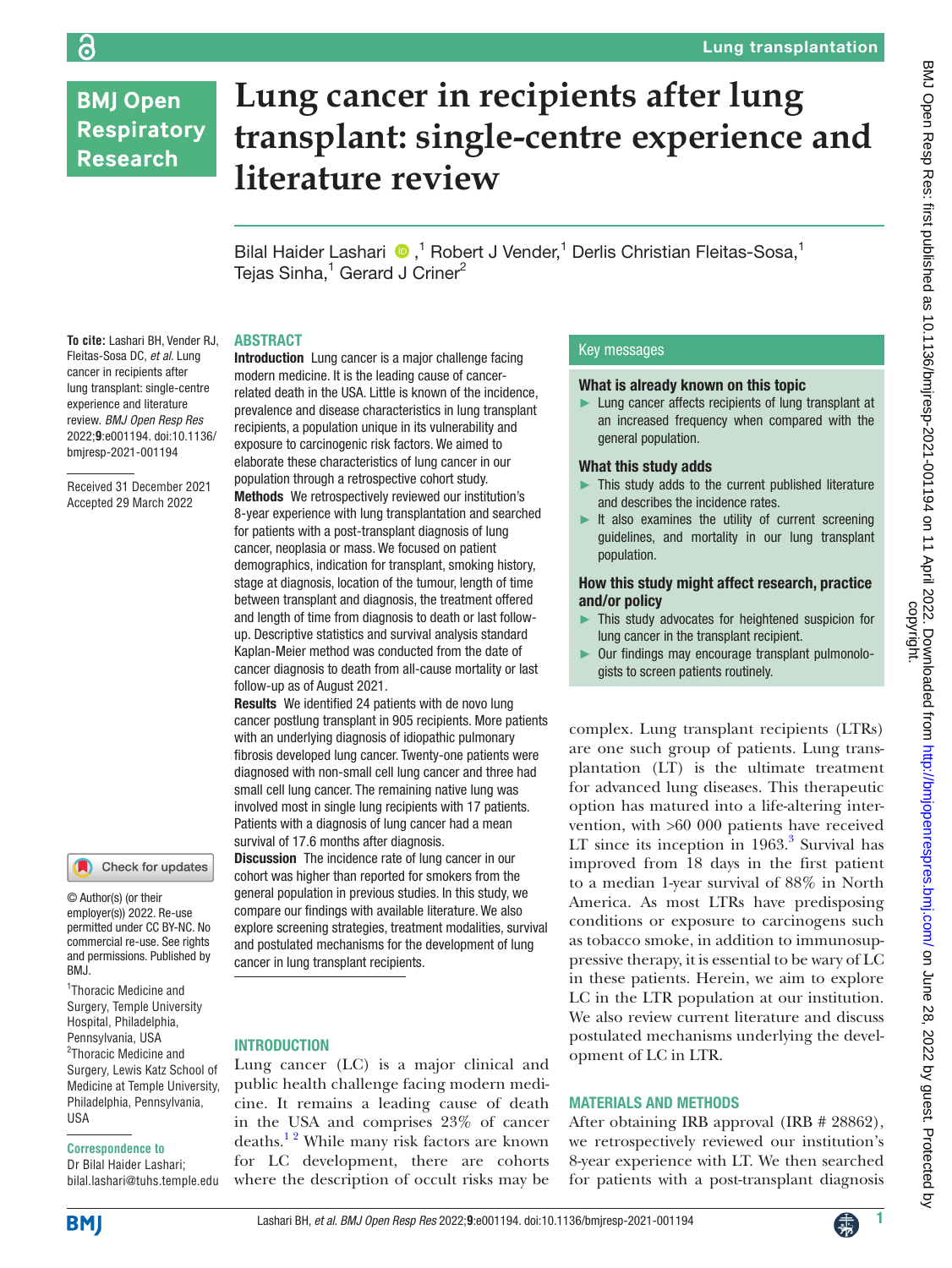of LC, neoplasia or mass. We undertook a retrospective chart review of Temple University Hospital's electronic medical record. We focused on patient demographics, indication for transplant, smoking history, stage at diagnosis, location of the tumour, length of time between transplant and diagnosis, the treatment offered and length of time from diagnosis to death or last follow-up.

Transplant candidates at our institution undergo a thorough preoperative evaluation. This includes a comprehensive laboratory workup, CT of the chest, abdomen and pelvis as well as pulmonary function testing and immunotyping.

Post-transplant, all patients follow-up a minimum of weekly in the first month, every other week over the next 5 months, then monthly until the first 12 months post-transplant. Patients receive a spirometry the day of an outpatient visit, and a surveillance bronchoscopy with bronchoalveolar lavage and surveillance transbronchial biopsies at 1, 3, 6 and 12 months post-transplant. However, this is at the discretion of the transplant pulmonologist and any diagnostic procedure is usually ordered in response to symptoms or changes in spirometry. Annually, all transplant recipients receive an echocardiogram and non-contrast chest CT. In the event of a nodule or lung mass being identified, a tailored approach to diagnosis is usually employed. The use of navigational bronchoscopy, endobronchial ultrasound with transbronchial biopsy, transthoracic biopsy or excisional biopsy have been used depending on the clinical stage.

Following the transplant, all patients receive standard immunosuppression per protocol. Intraoperatively, induction therapy with either basiliximab or alemtuzumab is initiated along with methylprednisolone. Immunosuppressive treatment is maintained postoperatively with tacrolimus (TAC), mycophenolate mofetil (MFM) and prednisone. MFM is usually discontinued if cancer is diagnosed, and the TAC dose is lowered.

If a malignancy is diagnosed, a multidisciplinary approach to treatment is usually taken through discussion with the thoracic tumour board which comprises the patient's pulmonologist, thoracic surgery, medical and radiation oncology and radiology.

#### Statistical analysis

Descriptive statistics were reported as mean or median, with SD and IQR. Survival was calculated from the date of cancer diagnosis to death from all-cause mortality or last follow-up as of August 2021. We performed a survival analysis with the standard Kaplan-Meier method. All statistical analyses were performed using IBM SPSS V.25.

#### Patient and public involvement

Patients or the public were not involved in the design, or conduct, or reporting, or dissemination plans of our research.



<span id="page-1-0"></span>Figure 1 Patient selection.

## RESULTS

#### Incidence of lung cancer post-transplant

From January 2013 to August 2021, our institution performed 905 lung transplants. Of these, 594 were single and 311 were double lung transplants (DLT). LTRs at our institution had a cumulative follow-up of 2298.67 patient-years to the analysis time (August 2021). Our search initially found 36 patients with a diagnosis of LC. We excluded two patients listed for transplant originally but were not transplanted because of a subsequent diagnosis of current LC on initial workup. After a thorough evaluation, we excluded three patients with lung lesions suspicious for LC but ultimately received alternate diagnoses. Of the 31 patients with LC, 7 had an in situ carcinoma on the explanted lung's pathological evaluation, and thus were excluded from the analysis. Twenty-four patients were diagnosed with LC during follow-up after transplant and were the primary cohort of interest for this study ([figure](#page-1-0) 1).

The overall incidence of LC in our LTR population was 10.4 cases per 1000 patient-years. Of these, three (12.5%) patients received a DLT, with the incidence rate of LC in DLT 3.1 cases per 1000 patient-years. Twenty-one (87.5%) received a single lung transplant (SLT), with an incident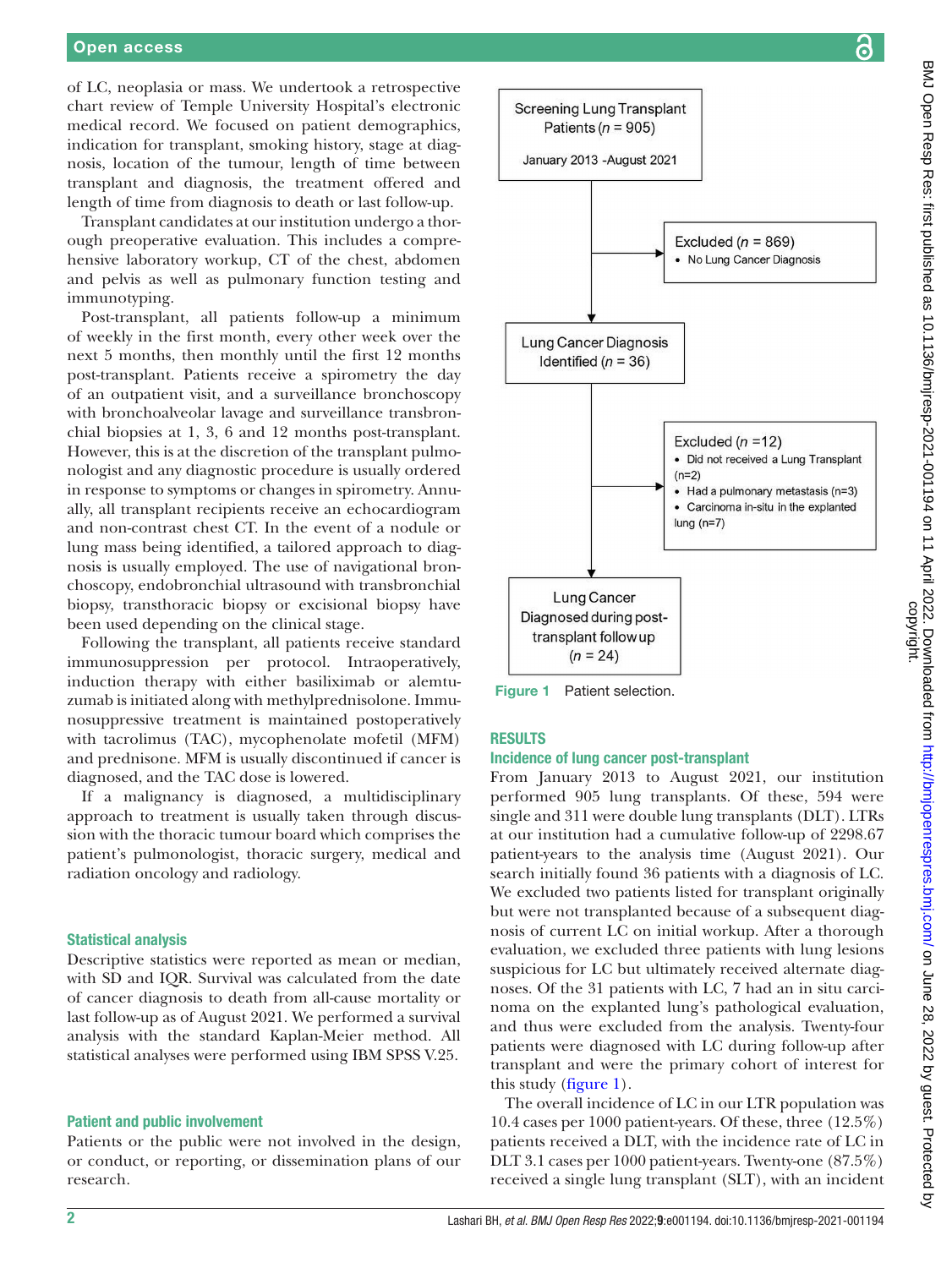<span id="page-2-0"></span>

| Table 1         | Recipient characteristics |                |
|-----------------|---------------------------|----------------|
| Gender          |                           |                |
| Male            |                           | 20 (83.3 %)    |
| Female          |                           | 4 (16.7 %)     |
| Age             |                           | 69.5 (SD 6.6)  |
| Diagnosis       |                           |                |
| <b>IPF</b>      |                           | 11 (45.8 %)    |
| COPD            |                           | 8 (33.3 %)     |
| <b>CPFE</b>     |                           | 5(20.8%)       |
| Smoking history |                           |                |
| Yes             |                           | 21 (87.5 %)    |
| No              |                           | $3(12.5\%)$    |
|                 | Mean pack-years           | 33.2 (SD 36.4) |
|                 | Type of transplant        |                |
| Double lung     |                           | $3(12.5\%)$    |
| Single lung     |                           | 21 (87.5 %)    |
|                 |                           |                |

The mean age of patients was 69.5±6.6 years; there were 20 men and 4 women.

COPD, chronic obstructive pulmonary disease; CPFE, combined pulmonary fibrosis with emphysema; IPF, idiopathic pulmonary fibrosis.

rate of 15.76 per 1000 patient-years. The incidence of LC in patients with idiopathic pulmonary fibrosis (IPF) was 9.17 cases per 1000 patient-years, whereas in patients with chronic obstructive pulmonary disease (COPD), a rate of 21.1 per 1000 patient-years was observed.

# Patient characteristics

Patient characteristics are described in [table](#page-2-0) 1.

IPF was the most common indication for transplant in this cohort at 45.8%. COPD was the second most common indication at 33.3%. Combined pulmonary fibrosis with emphysema indicated transplant in 20.8% of patients.

All patients had been on maintenance immunosuppression with at least tacrolimus and prednisone at the time of diagnosis, and none had received a mammalian target of rapamycin inhibitor. The use of mycophenolate was less uniform.

All but three patients had a history of smoking (87.5%). The mean pack-year history was 33.2 pack-years.

#### Screening, diagnosis and treatment

Tumour characteristics are described in [table](#page-2-1) 2.

Patients were diagnosed with LC at variable times posttransplant. The mean time to diagnosis from transplant was  $24.2$  months  $(\pm 20.3)$ . The native lung was involved in 17 patients (70.8%), whereas the allograft was involved in 7 patients (29.2%). This included the DLT recipients (DLTRs). Squamous cell carcinoma (SCC) was the most common histopathological type, with 10 patients (41.6%), followed by adenocarcinoma in 8 patients (33.3%), small cell carcinoma (SCLC) in 3 patients. Two (8.3%) patients

<span id="page-2-1"></span>

| <b>Table 2</b> Lung cancer characteristics |                           |
|--------------------------------------------|---------------------------|
| Pathology                                  |                           |
| Adenocarcinoma                             | 8 (33.3%)                 |
| Squamous cell carcinoma                    | 10 (41.6%)                |
| Small cell carcinoma                       | 3(12.5%)                  |
| <b>NSCLC NOS</b>                           | 2(8.3%)                   |
| Smooth muscle tumour                       | 1(4.2%)                   |
| Involved lung                              |                           |
| Allograft                                  | 7 (29.2%)                 |
| <b>Native</b>                              | 17 (70.8%)                |
| Treatment                                  |                           |
| Surgical                                   | 9 (37.5%)                 |
| Chemotherapy                               | 7 (29.2%)                 |
| Radiation                                  | 3 (12.5%)                 |
| None                                       | 8 (33.3%)                 |
| Survival (in months)                       | 17.6 (95% CI 9.2 to 25.4) |

NOS, not otherwise specified; NSCLC, non-small cell lung cancer.

were diagnosed with non-small cell carcinoma not specified (NSCLC NOS), and one patient had an Epstein-Barr virus (EBV)-related smooth muscle tumour.

Fifteen patients had some symptoms suspicious of malignancy at diagnosis, with dyspnoea, cough and weight loss being the most common. Nine patients had no symptoms and were diagnosed on routine CT surveillance. Half (n=12) of the patients met the United States Preventive Services Task Force (USPSTF) criteria for lung cancer screening, whereas 67% met the more sensitive Pamplona International Early Lung Cancer Detection Program (P-IELCAP) criteria.

Eight patients had stage I disease at the time of diagnosis. Three patients had stage II and stage III each. At the same time, 10 patients had metastatic disease by the time of diagnosis.

The patients with metastatic disease chose no treatment and opted for hospice care. Three received either palliative chemotherapy or radiation.

#### Survival

A survival analysis using the standard Kaplan-Meier method showed a mean survival of 17.6 months after diagnosis, with a SEM of 3.9. The cumulative survival fell below 50% less than a year after receiving a diagnosis of LC. A cumulative survival curve from the time of diagnosis for patients with LC is shown in [figure](#page-3-0) 2.

Nine patients had survived to follow-up at the analysis time (August 2021). Of these, all but two had a curative surgical resection. One patient received adjuvant chemotherapy, whereas one received chemotherapy alone for metastatic disease. The predominant histopathology remained SCC in six patients. The remaining three patients had been diagnosed with NSCLC NOS, adenocarcinoma and SCLC, respectively.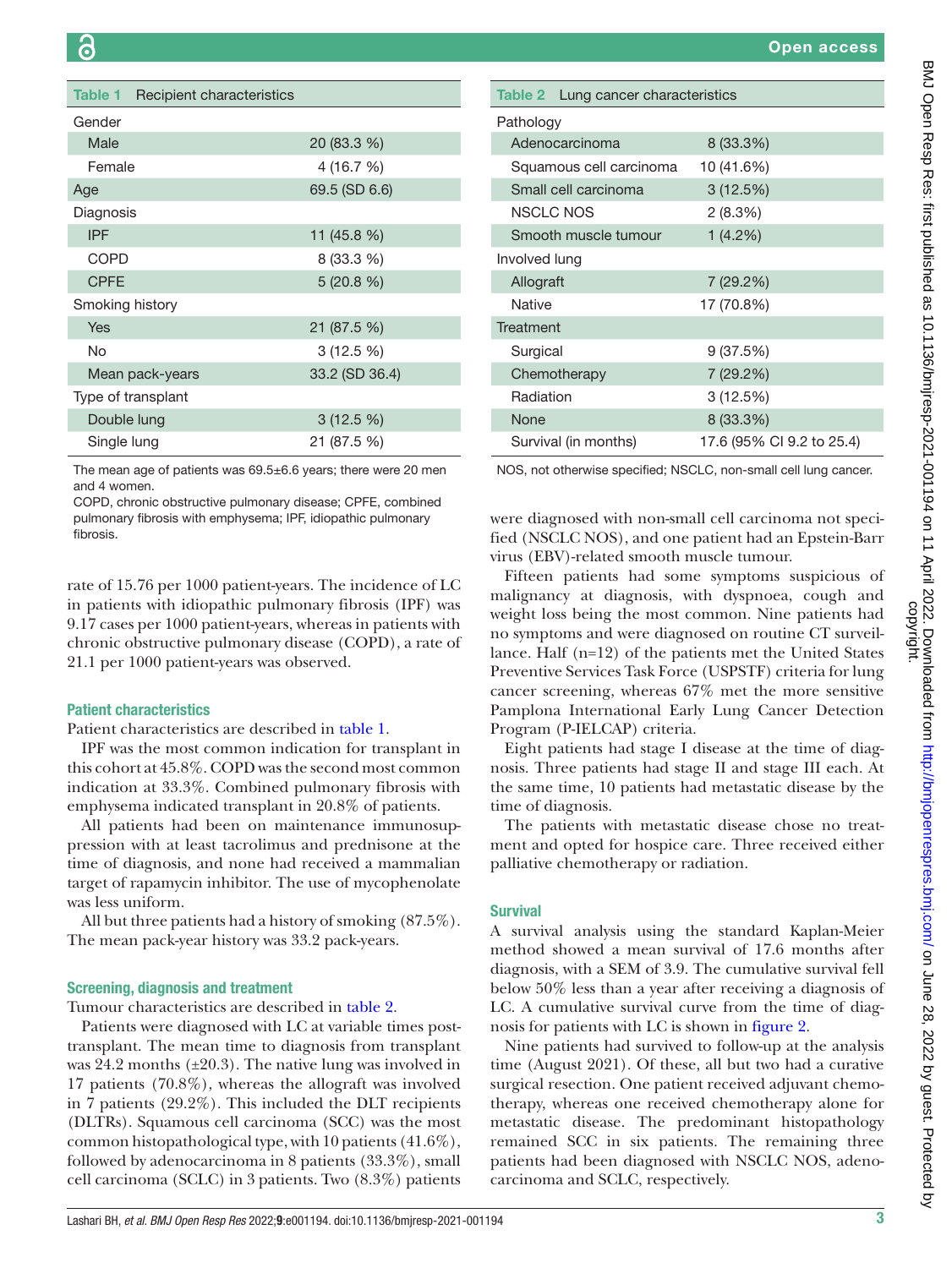

Figure 2 Survival curve for lung transplant recipients developing lung cancer post-transplant. Cumulative survival in months following the diagnosis is indicated by the blue line.

Six out of seven patients  $(85.7%)$  with an allograftderived LC did not survive at the analysis time. These patients did not receive any cancer-directed therapy and opted for hospice care. Three patients had a diagnosis of adenocarcinoma. One had SCC with metastasis to the pericardium and survived less than a month after diagnosis. An EBV-associated smooth muscle tumour was diagnosed on excision from the right upper lobe of one patient; the patient survived recurrence-free for 24 months, ultimately expiring from respiratory complications 9 years post-transplant.

Patients with stage I disease had a median survival of 14 months postdiagnosis. Median survival for stage II and III disease was 21 and 5 months, respectively. Patients with stage IV disease at presentation were limited to a median survival of 3.5 months.

When surgical excision was performed, the median survival was 21 months. Patients who received chemotherapy alone had a median survival of 6 months, compared with 5 months in patients receiving chemoradiation and 1 month in patients receiving no treatment.

Survival post-transplant of patients with and without LC is shown in [figure](#page-4-0) 3. Detailed characteristics of LTRs and LC are shown in tables [3 and 4](#page-5-0). Relative frequencies of the malignancy are show in [figure](#page-7-0) 4.

#### **DISCUSSION**

Our findings add to the available data,  $4-20$  summarised in [table](#page-8-0) 5.

#### Incidences

The development of LC in LTR is a complex clinical problem, and data are limited to case series owing to the small patient population.

<span id="page-3-0"></span>Our study demonstrates an overall incidence of LC at 10.4 cases per 1000 patient-years in LTRs. In perspective, smokers recruited in the NELSON study (Dutch-Belgian Randomised Lung Cancer Screening Trial (Dutch acronym: NELSON study)) had an incidence rate of 5.58 per 1000 patient-years. [1](#page-9-0) The nearly double incidence indicates the magnitude of the problem, limited only by the number of LTRs.

Non-transplant patients with COPD have an incidence rate of 16.7 cases per 1000 patient-years<sup>[21](#page-10-0)</sup>; this was higher at 21.1 per 1000 patient-years in LTRs with COPD in our study. Whereas in IPF incidence of LC ranges between 11.2 and 36 cases per 1000 patient-years. $^{22}$  Patients with IPF who received a LT at our centre had a LC incidence of 9.17 cases per 1000 patient-years.

DLTs appear to be at a lower risk of developing LC, with 3.1 cases per 1000 patient-years identified in our cohort. Single Lung Recipients (SLRs) have a higher incidence; 15.76 per 1000 patient-years.

#### Single lung transplant versus double lung transplant

Although scant, there is literature describing LC development in the explanted, allograft and remaining native lung.<sup>17</sup> A recent review spanning two decades found 24 cases of native LC after a SLT in 2168 patients.<sup>9</sup> Smaller series have reported similar findings. $^{11}$  $^{11}$  $^{11}$  Across the literature, it appears that single lung transplant recipients (SLTRs) have a higher incidence of LC than DLTRs. Notably, in a study comparing 131 consecutive SLTRs with 131 successive DLTRs matched by native disease, 9 SLTRs developed primary LC in the native lung, whereas none of the matched bilateral lung transplant patients developed LC. $^{13}$  Our results, highlighted above, mirror this finding, indicating a prevalence of LC in Double

ဥ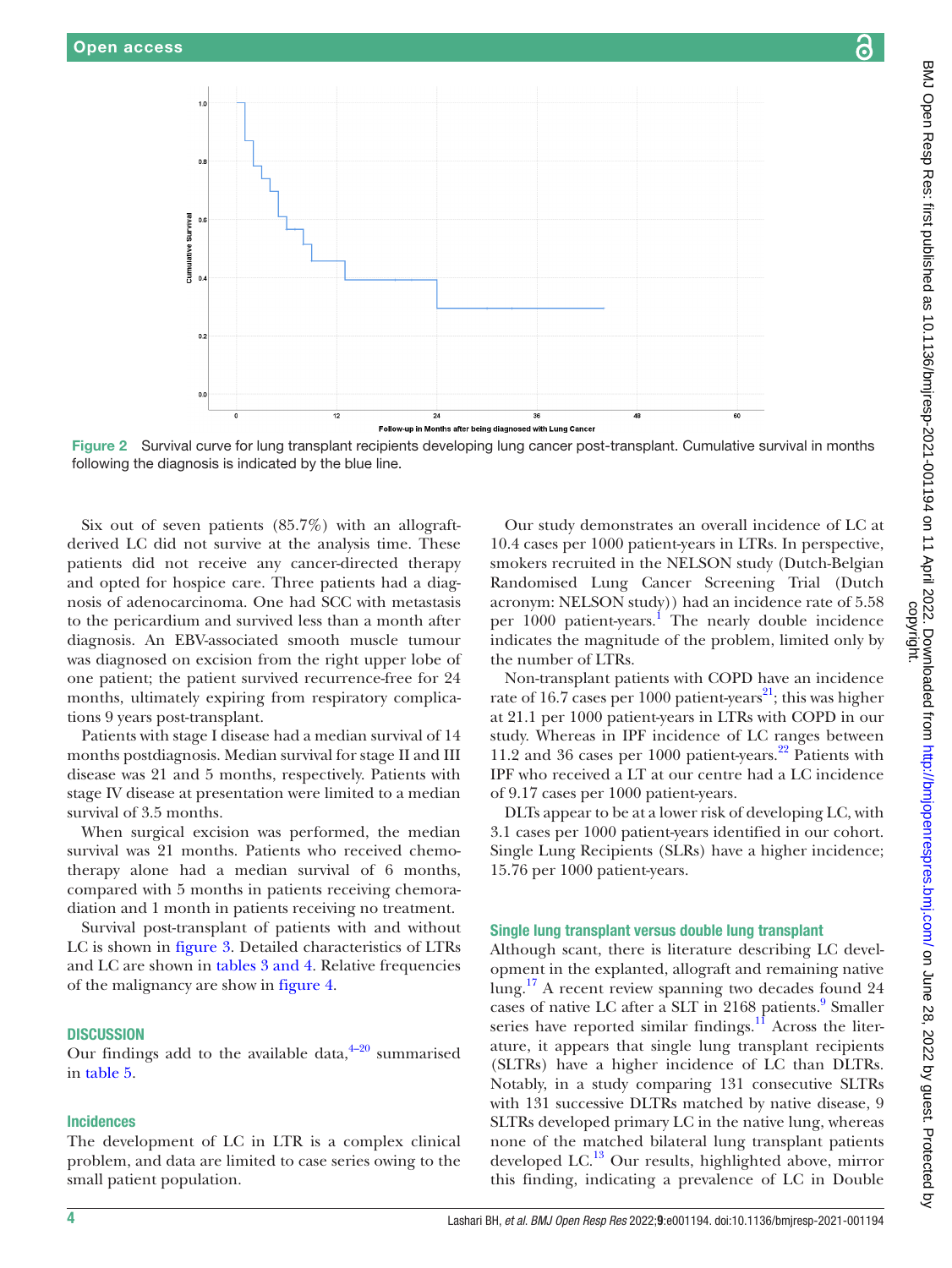

Figure 3 Survival curves for lung transplant recipients with and without lung cancer. Cumulative survival in months following transplant. The red curve indicates patients with a diagnosis of cancer, the blue curve indicates patients without lung cancer.

Lung Recipients (DLRs) of 0.96%, compared with 3.5% in SLRs.

# Screening and diagnosis

The diagnosis of LC in the early stages is important to offer curative treatment and has indeed informed the lung cancer screening guidelines. However, no such guidelines exist for LTRs. The use of USPSTF to offer low-dose CT (LDCT) screening may not be clinically appropriate in these patients. In our cohort, if the USPSTF criteria were to be applied at the time of diagnosis, half of all cases would not have qualified for an LDCT. This signifies the lack of sensitivity of these criteria when applied to LTR populations. The P-IELCAP criteria, noted to be more sensitive for patients with underlying COPD in detecting  $LC<sub>1</sub><sup>23</sup>$  $LC<sub>1</sub><sup>23</sup>$  $LC<sub>1</sub><sup>23</sup>$  performed better in our population. If these were used for screening purposes, 67% of our patients would have qualified for an LDCT.

While patients at our institution usually get a CT chest at least once a year, a remarkable finding was the number of patients that were diagnosed with advanced disease. Diagnosis of LC at advanced stage has also been reported in a previous study.<sup>[16](#page-10-4)</sup> While the precise cause is unknown, the presence of occult malignancy aided in metastasis by immunosuppression may be one potential explanation.<sup>[24](#page-10-5)</sup> There appears to be a need for developing highly sensitive screening criteria and protocol in this population, and specifically designed clinical studies are required.

# <span id="page-4-0"></span>Treatment and survival

The biased difference in median survival heavily in favour of surgical resection likely reflects survival of early stage disease and not treatment modality. However, it does augment the argument for early detection. Due to the limited number of cases of stage II and III disease, and overall poor survival of LC, it is difficult to comment on the efficacy of systemic chemotherapy or locoregional radiation therapy. It is also important to note that the longer median survival noted in stage II disease when compared with stage I is likely due to the small number of patients with stage II disease. It is also interesting to note that among all fatalities that we observed in patients with LC, only one was unrelated to the underlying malignancy.

### Postulated mechanisms

The mechanisms behind LC in LTRs are not clearly defined; however, many potential explanations for this phenomenon exist. Intuitively, the underlying diagnosis of lung disease in LTRs may be contributing factor. Interstitial lung disease is the underlying diag-nosis in [3](#page-9-1)4% of all LTRs.<sup>3</sup> Among fibrotic lung disease, IPF has been described to have a fivefold increased risk of LC when compared with the general population.[25 26](#page-10-6) There are varied reports of prevalence ranging between 13.5% and  $31\%$ .<sup>26,27</sup> An interesting finding is the predilection of LC in the lower lobes and peripheral lung zones.<sup>28 29</sup> This anatomic distribution mimics the fibro-inflammatory changes in IPF.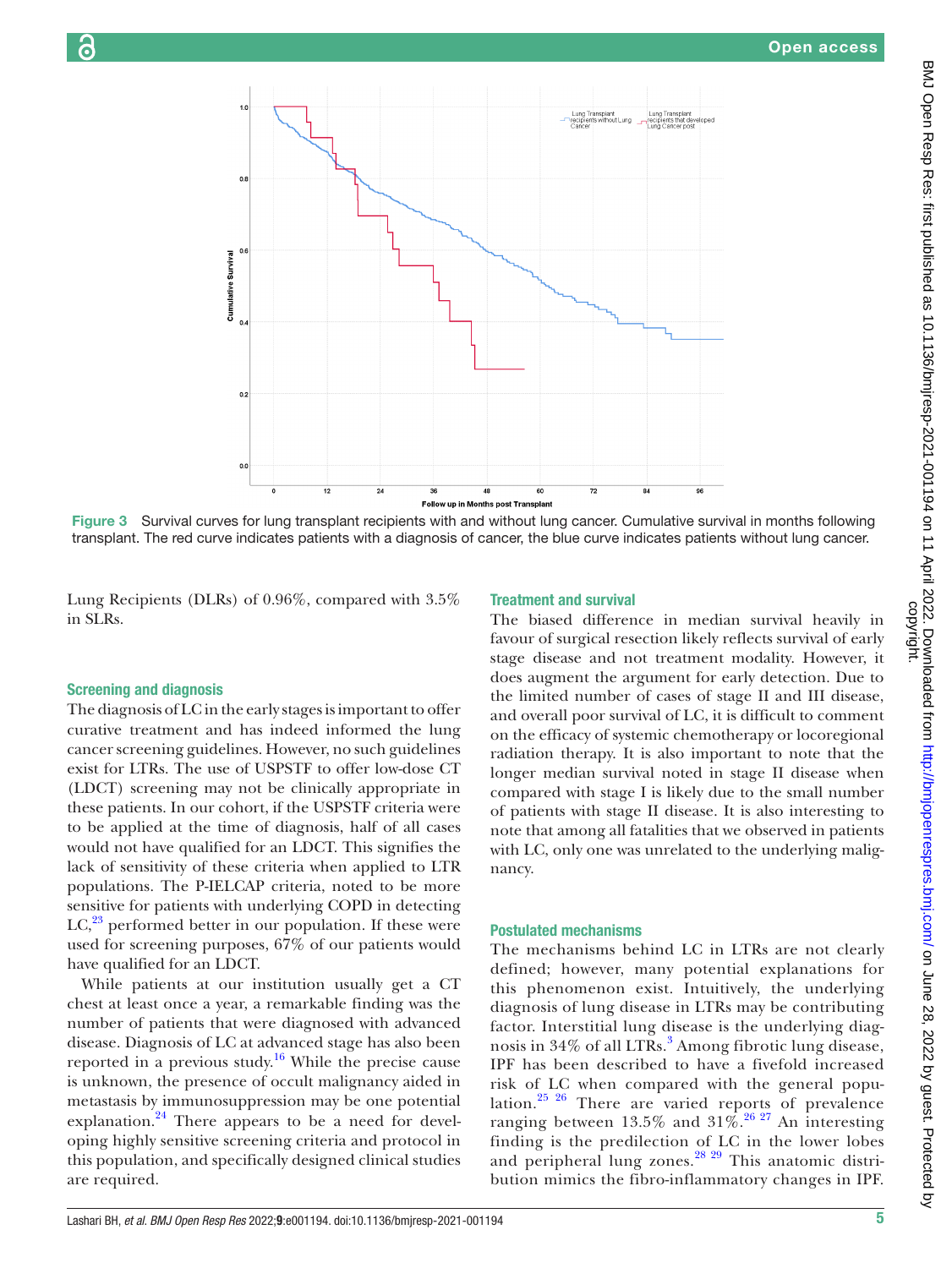<span id="page-5-0"></span>

| Indication<br>COPD<br>COPD<br>COPD<br><b>CPFE</b><br>CPFE<br>COPI<br>$\frac{\mu}{\mu}$<br>$\mathbb{E}$<br>$\mathsf{P}^\mathsf{F}$<br>$\mathrel{\underrightarrow{\textstyle\cup}}$<br>$\mathbb{E}$<br>トロ<br>$\mathbb{F}$<br>Caucasian<br>Caucasian<br>Caucasian<br>Caucasian<br>Caucasian<br>Caucasian<br>Caucasian<br>Caucasian<br>Caucasian<br>Caucasian<br>Caucasian<br>Caucasian<br>Caucasian<br>Ethnicity<br>PATIENT characteristics<br>Age<br>76<br>73<br>$\overline{7}$<br>75<br>75<br>76<br>74<br>80<br>63<br>73<br>67<br>67<br>$\overline{6}$<br>Patient #<br>5<br>ဖ<br>$\infty$<br>ၜ<br>$\mathbf{\Omega}$<br>က<br>4<br>$\overline{C}$<br>$\frac{1}{2}$<br>$\frac{1}{2}$<br>$\overline{\phantom{0}}$<br>$\overline{1}$<br>$\mathbf \tau$ | Transplant characteristics  |                   |                                         |                               |                               |                               |
|--------------------------------------------------------------------------------------------------------------------------------------------------------------------------------------------------------------------------------------------------------------------------------------------------------------------------------------------------------------------------------------------------------------------------------------------------------------------------------------------------------------------------------------------------------------------------------------------------------------------------------------------------------------------------------------------------------------------------------------------------|-----------------------------|-------------------|-----------------------------------------|-------------------------------|-------------------------------|-------------------------------|
|                                                                                                                                                                                                                                                                                                                                                                                                                                                                                                                                                                                                                                                                                                                                                  |                             |                   |                                         |                               |                               |                               |
|                                                                                                                                                                                                                                                                                                                                                                                                                                                                                                                                                                                                                                                                                                                                                  |                             | Immunosuppression |                                         |                               |                               |                               |
|                                                                                                                                                                                                                                                                                                                                                                                                                                                                                                                                                                                                                                                                                                                                                  | e versus<br>double<br>Singl | Induction agent   | maintenance<br>Calcineurin<br>inhibitor | Antimetabolite<br>maintenance | maintenance<br><b>Steroid</b> | mTOR inhibitor<br>maintenance |
|                                                                                                                                                                                                                                                                                                                                                                                                                                                                                                                                                                                                                                                                                                                                                  | ≏                           | $\frac{4}{2}$     | <b>EAC</b>                              | None                          | Pred                          | $\frac{1}{2}$                 |
|                                                                                                                                                                                                                                                                                                                                                                                                                                                                                                                                                                                                                                                                                                                                                  | ≏                           | BXB               | <b>TAC</b>                              | None                          | Pred                          | $\frac{4}{2}$                 |
|                                                                                                                                                                                                                                                                                                                                                                                                                                                                                                                                                                                                                                                                                                                                                  | ≃                           | BXB               | CYC                                     | None                          | Pred                          | $\frac{4}{2}$                 |
|                                                                                                                                                                                                                                                                                                                                                                                                                                                                                                                                                                                                                                                                                                                                                  |                             | AMB               | TAC                                     | MFM                           | Pred                          | $\frac{4}{2}$                 |
|                                                                                                                                                                                                                                                                                                                                                                                                                                                                                                                                                                                                                                                                                                                                                  | ≃                           | BXB               | TAC                                     | None                          | Pred                          | $\frac{4}{2}$                 |
|                                                                                                                                                                                                                                                                                                                                                                                                                                                                                                                                                                                                                                                                                                                                                  | ≏                           | BXB               | TAC                                     | None                          | Pred                          | $\frac{4}{2}$                 |
|                                                                                                                                                                                                                                                                                                                                                                                                                                                                                                                                                                                                                                                                                                                                                  | ≃                           | <b>AMB</b>        | TAC                                     | MFM                           | Pred                          | $M^{\text{A}}$                |
|                                                                                                                                                                                                                                                                                                                                                                                                                                                                                                                                                                                                                                                                                                                                                  |                             | BXB               | TAC                                     | MFM                           | Pred                          | $\frac{4}{2}$                 |
|                                                                                                                                                                                                                                                                                                                                                                                                                                                                                                                                                                                                                                                                                                                                                  |                             | AMB               | TAC                                     | MFM                           | Pred                          | $\frac{4}{\sqrt{2}}$          |
|                                                                                                                                                                                                                                                                                                                                                                                                                                                                                                                                                                                                                                                                                                                                                  | Œ                           | BXB               | TAC                                     | MFM                           | Pred                          | $\frac{4}{2}$                 |
|                                                                                                                                                                                                                                                                                                                                                                                                                                                                                                                                                                                                                                                                                                                                                  |                             | BXB               | TAC                                     | MFM                           | Pred                          | $M^{\text{A}}$                |
|                                                                                                                                                                                                                                                                                                                                                                                                                                                                                                                                                                                                                                                                                                                                                  |                             | AMB               | TAC                                     | MFM                           | Pred                          | $\frac{4}{2}$                 |
|                                                                                                                                                                                                                                                                                                                                                                                                                                                                                                                                                                                                                                                                                                                                                  |                             | BXB               | TAC                                     | AZA                           | Pred                          | $\frac{4}{2}$                 |
| CPFE<br>Caucasian<br>80<br>$\overline{4}$                                                                                                                                                                                                                                                                                                                                                                                                                                                                                                                                                                                                                                                                                                        | Œ                           | AMB               | TAC                                     | AZA                           | Pred                          | $\frac{4}{2}$                 |
| CPFE*<br>Caucasian<br>73<br>$\frac{5}{5}$                                                                                                                                                                                                                                                                                                                                                                                                                                                                                                                                                                                                                                                                                                        |                             | BXB               | TAC                                     | MFM                           | Pred                          | $M^4$                         |
| $\overline{\mathbb{F}}$<br>Caucasian<br>82<br>$\frac{6}{1}$                                                                                                                                                                                                                                                                                                                                                                                                                                                                                                                                                                                                                                                                                      |                             | BXB               | TAC                                     | None                          | Pred                          | $\frac{4}{2}$                 |
| COPD<br>Caucasian<br>$\overline{6}$<br>$\overline{1}$                                                                                                                                                                                                                                                                                                                                                                                                                                                                                                                                                                                                                                                                                            |                             | BXB               | TAC                                     | None                          | Pred                          | $\frac{4}{\sqrt{2}}$          |
| $\mathbb{E}$<br>Caucasian<br>76<br>$\frac{8}{10}$                                                                                                                                                                                                                                                                                                                                                                                                                                                                                                                                                                                                                                                                                                | ≃                           | BXB               | TAC                                     | MFM                           | Pred                          | $\frac{4}{2}$                 |
| <b>CPFE</b><br>Caucasian<br>20<br>$\frac{1}{2}$                                                                                                                                                                                                                                                                                                                                                                                                                                                                                                                                                                                                                                                                                                  | ≃                           | AMB               | TAC                                     | AZA                           | Pred                          | $M^4$                         |
| $\mathop{\underline{\mathbb{L}}}$<br>Caucasian<br>යි<br>20                                                                                                                                                                                                                                                                                                                                                                                                                                                                                                                                                                                                                                                                                       | ≃                           | AMB               | TAC                                     | MFM                           | Pred                          | $\frac{4}{2}$                 |
| COPD<br>African-American<br>76<br>$\overline{2}$                                                                                                                                                                                                                                                                                                                                                                                                                                                                                                                                                                                                                                                                                                 |                             | BXB               | TAC                                     | MFM                           | Pred                          | $M^4$                         |
| COPD<br>Caucasian<br>89<br>22                                                                                                                                                                                                                                                                                                                                                                                                                                                                                                                                                                                                                                                                                                                    | ┙                           | BXB               | <b>TAC</b>                              | MFM                           | Pred                          | $\frac{4}{2}$                 |
| <b>COPD</b><br>Caucasian<br>59<br>23                                                                                                                                                                                                                                                                                                                                                                                                                                                                                                                                                                                                                                                                                                             | Œ                           | AMB               | TAC                                     | None                          | Pred                          | $M^4$                         |
| $\overline{\mathbb{F}}$<br>Caucasian<br>58<br>24                                                                                                                                                                                                                                                                                                                                                                                                                                                                                                                                                                                                                                                                                                 | ┙                           | BXB               | TAC                                     | MFM                           | Pred                          | $\frac{4}{2}$                 |
| AMB, alemtuzumab; AZA, azathioprine; BXB, basiliximab; COPD, chronic obstructive pulmonary disease; CPFE, combined pulmonary fibrosis with emphysema; CYC, ciclosporin; ILD,<br>interstitial lung disease; IPF, idiopathic pulmonary fibrosis; MFM, mycophenolate mofetil; mTOR, mammalian target of rapamycin; Pred, prednisone; TAC, tacrolimus.<br>*Features of bronchiectasis present with underlying CPFE.                                                                                                                                                                                                                                                                                                                                  |                             |                   |                                         |                               |                               |                               |

 $\overline{\partial}$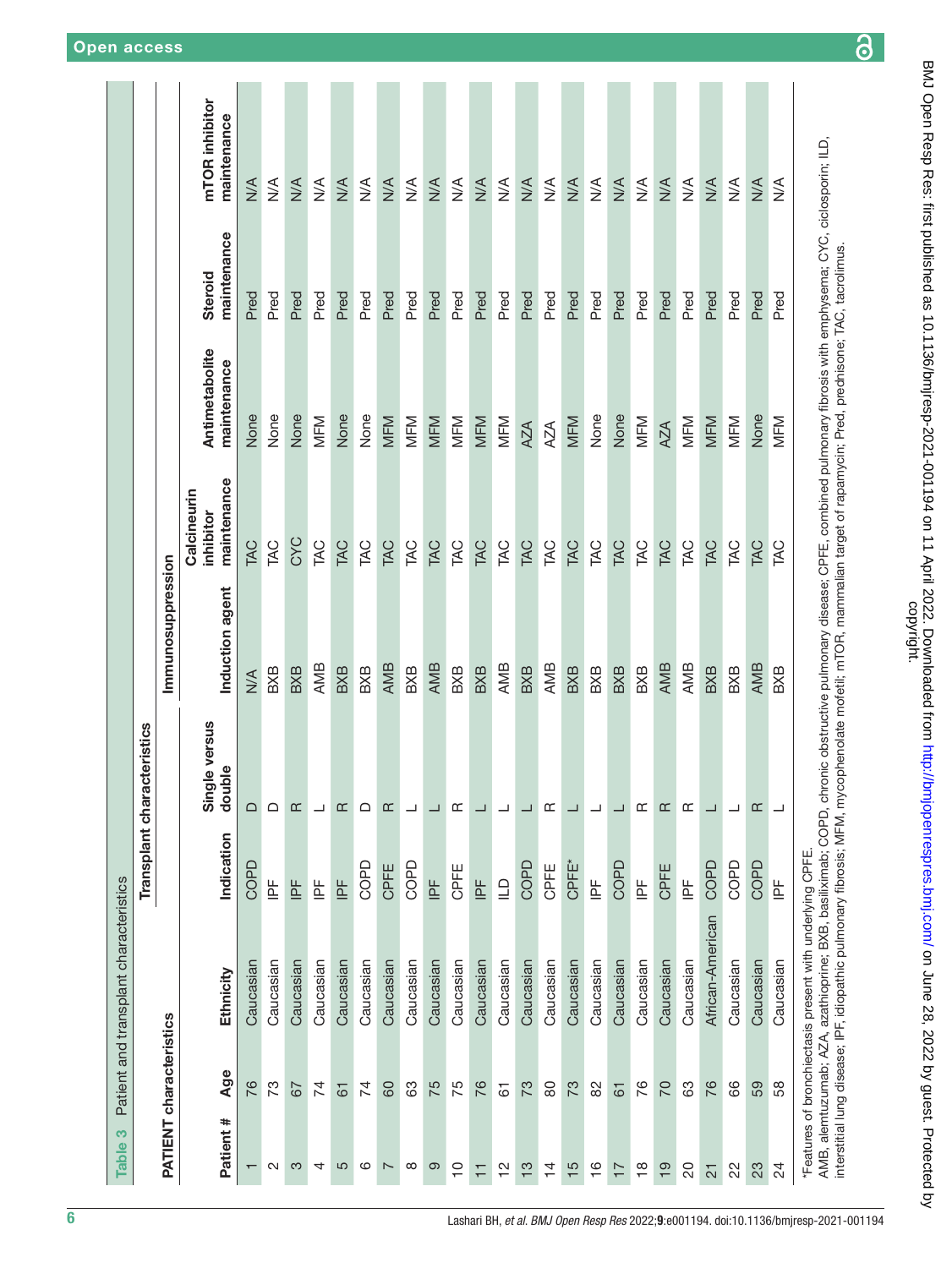| Mortality<br>Yes<br>Yes<br>Yes<br>Yes<br>Yes<br>Yes<br>Yes<br>Yes<br>Yes<br>Yes<br>Yes<br>Yes<br>Yes<br>Yes<br>Yes<br>$\frac{1}{2}$<br>$\stackrel{\circ}{\simeq}$<br>$\frac{1}{2}$<br>$\stackrel{\circ}{\succeq}$<br>$\frac{1}{2}$<br>$\frac{1}{2}$<br>$\frac{1}{2}$<br>$\stackrel{\circ}{\simeq}$<br>$\frac{1}{2}$<br>Surgical, chemotherapy,<br>Surgical, chemotherapy<br>Surgical resection<br>Chemotherapy,<br>Chemotherapy,<br>Chemotherapy<br>Chemotherapy<br>Treatment<br><b>SRS SBRT</b><br>Radiation<br>Radiation<br>radiation<br>radiation<br>radiation<br>Surgical<br>Surgical<br>Surgical<br>Surgical<br>Surgical<br>None<br>None<br>None<br>None<br>None<br>None<br>None<br>None<br>TNM staging<br>T2aN3M1a<br>T1bN3M1a<br>T1cN1M1a<br>T1cN0M1a<br>T3NOM <sub>1</sub> c<br>T4N2M1c<br>T4NOM1a<br>TxN3M1c<br>T1cN0M0<br>T1cN0M0<br>T1cN0M0<br>T1cN0M0<br>T1 aN2M0<br>T1aN0M0<br><b>T2NOMO</b><br><b>T3NOMO</b><br><b>T2N1M0</b><br>T4NOMO<br><b>T1NOMO</b><br><b>TxN3MO</b><br>T3N1M1<br>TxN2M1<br>$\frac{4}{2}$<br>$\stackrel{\triangleleft}{\geq}$<br>muscle tumour<br>EBV smooth<br>size (mm) Histology<br><b>NSCLC</b><br><b>NSCLC</b><br>Adeno<br>Adeno<br>Adeno<br>Adeno<br>Adeno<br>Adeno<br>Adeno<br>Adeno<br><b>SCLC</b><br><b>SCLC</b><br><b>SCLC</b><br>SCC<br><b>SCC</b><br>SCC<br><b>SCC</b><br><b>SCC</b><br><b>SCC</b><br><b>SCC</b><br><b>SCC</b><br>SCC<br>SCC<br>SCC<br>Nodule<br>$\stackrel{\leq}{\geq}$<br>$\lessgtr$<br>$\frac{4}{2}$<br>$\frac{1}{2}$<br>$M \times$<br>20<br>$\circ$<br>29<br>$\overline{a}$<br>$\frac{1}{2}$<br><b>P2</b><br>$\overline{4}$<br>$\overline{C}$<br>30<br>25<br>43<br>45<br>23<br>$88$<br>$\overline{C}$<br>22<br>52<br>82<br>$\overline{4}$<br>ars<br>history in<br>ත<br>pack-ye<br>Smoking<br>6.6<br>$\frac{8}{10}$<br>86<br>$\circ$<br>$\circ$<br>180<br>25<br>8<br>80<br>$\circ$<br>$\overline{a}$<br>25<br>$\overline{a}$<br>80<br>80<br>90<br>$\overline{24}$<br>35<br>$\frac{1}{2}$<br>$\overline{ }$<br>80<br>52<br>57<br>$\frac{1}{4}$<br>Location of<br>pericardium<br>L hilum and<br>Right lung<br>RML, LUL<br>tumour<br>R hilum<br>R hilum<br>L hilum<br>RML<br><b>RUL</b><br><b>RUL</b><br><b>RUL</b><br><b>RUL</b><br>RUL<br><b>RUL</b><br>RUL<br>$\exists$<br>$\exists$<br>$\exists$<br>$\exists$<br><b>TNT</b><br>$\frac{1}{R}$<br>$\exists$<br>$\frac{1}{11}$<br>$\exists$<br>$\equiv$<br>of tumour<br>Location<br>allograft<br>Allograft<br>Allograft<br>Allograft<br>Allograft<br>Allograft<br>Allograft<br>Allograft<br>Allograft<br>versus<br>Native<br>Native<br>Native<br>Native<br>Native<br>Native<br>Native<br>native<br>Native<br>Native<br>Native<br>Native<br>Native<br>Native<br>Native<br>Native<br>Native<br>transplant<br><b>Months</b><br>since<br>$\frac{1}{2}$<br>$\circ$<br>5<br>84<br>0<br>$\frac{6}{5}$<br>48<br>$\frac{1}{2}$<br>88<br>$\frac{1}{2}$<br>26<br>$\frac{8}{4}$<br>$\overline{24}$<br>$\circ$<br>23<br>30<br>$\overline{a}$<br>24<br>22<br>48<br>4<br>$\overline{4}$<br>$\overline{4}$<br>57<br>₩<br>Patient<br>$\frac{8}{1}$<br>က<br>5<br>$\circ$<br>$\infty$<br>တ<br>$\overline{C}$<br>$\frac{1}{2}$<br>$\frac{3}{2}$<br>$\frac{4}{1}$<br>$\frac{5}{1}$<br>$\frac{6}{1}$<br>$\overline{19}$<br>$\overline{c}$<br>22<br>23<br>24<br>$\mathbf{\Omega}$<br>4<br>$\overline{17}$<br>$\overline{2}$<br>$\sim$<br>Ξ | Table 4 | Lung cancer characteristics |  |  |  |              |                           |
|-------------------------------------------------------------------------------------------------------------------------------------------------------------------------------------------------------------------------------------------------------------------------------------------------------------------------------------------------------------------------------------------------------------------------------------------------------------------------------------------------------------------------------------------------------------------------------------------------------------------------------------------------------------------------------------------------------------------------------------------------------------------------------------------------------------------------------------------------------------------------------------------------------------------------------------------------------------------------------------------------------------------------------------------------------------------------------------------------------------------------------------------------------------------------------------------------------------------------------------------------------------------------------------------------------------------------------------------------------------------------------------------------------------------------------------------------------------------------------------------------------------------------------------------------------------------------------------------------------------------------------------------------------------------------------------------------------------------------------------------------------------------------------------------------------------------------------------------------------------------------------------------------------------------------------------------------------------------------------------------------------------------------------------------------------------------------------------------------------------------------------------------------------------------------------------------------------------------------------------------------------------------------------------------------------------------------------------------------------------------------------------------------------------------------------------------------------------------------------------------------------------------------------------------------------------------------------------------------------------------------------------------------------------------------------------------------------------------------------------------------------------------------------------------------------------------------------------------------------------------------------------------------------------------------------------------------------------------------------------------------------------------------------------------------------------------------------------------------------------------------------------------------------------------------------------------------------------------------------------------------------------------------------------------------------------------------------------|---------|-----------------------------|--|--|--|--------------|---------------------------|
|                                                                                                                                                                                                                                                                                                                                                                                                                                                                                                                                                                                                                                                                                                                                                                                                                                                                                                                                                                                                                                                                                                                                                                                                                                                                                                                                                                                                                                                                                                                                                                                                                                                                                                                                                                                                                                                                                                                                                                                                                                                                                                                                                                                                                                                                                                                                                                                                                                                                                                                                                                                                                                                                                                                                                                                                                                                                                                                                                                                                                                                                                                                                                                                                                                                                                                                                     |         |                             |  |  |  |              | follow-up in<br>Length of |
|                                                                                                                                                                                                                                                                                                                                                                                                                                                                                                                                                                                                                                                                                                                                                                                                                                                                                                                                                                                                                                                                                                                                                                                                                                                                                                                                                                                                                                                                                                                                                                                                                                                                                                                                                                                                                                                                                                                                                                                                                                                                                                                                                                                                                                                                                                                                                                                                                                                                                                                                                                                                                                                                                                                                                                                                                                                                                                                                                                                                                                                                                                                                                                                                                                                                                                                                     |         |                             |  |  |  |              | months                    |
|                                                                                                                                                                                                                                                                                                                                                                                                                                                                                                                                                                                                                                                                                                                                                                                                                                                                                                                                                                                                                                                                                                                                                                                                                                                                                                                                                                                                                                                                                                                                                                                                                                                                                                                                                                                                                                                                                                                                                                                                                                                                                                                                                                                                                                                                                                                                                                                                                                                                                                                                                                                                                                                                                                                                                                                                                                                                                                                                                                                                                                                                                                                                                                                                                                                                                                                                     |         |                             |  |  |  |              | 24                        |
|                                                                                                                                                                                                                                                                                                                                                                                                                                                                                                                                                                                                                                                                                                                                                                                                                                                                                                                                                                                                                                                                                                                                                                                                                                                                                                                                                                                                                                                                                                                                                                                                                                                                                                                                                                                                                                                                                                                                                                                                                                                                                                                                                                                                                                                                                                                                                                                                                                                                                                                                                                                                                                                                                                                                                                                                                                                                                                                                                                                                                                                                                                                                                                                                                                                                                                                                     |         |                             |  |  |  |              | $\frac{1}{2}$             |
|                                                                                                                                                                                                                                                                                                                                                                                                                                                                                                                                                                                                                                                                                                                                                                                                                                                                                                                                                                                                                                                                                                                                                                                                                                                                                                                                                                                                                                                                                                                                                                                                                                                                                                                                                                                                                                                                                                                                                                                                                                                                                                                                                                                                                                                                                                                                                                                                                                                                                                                                                                                                                                                                                                                                                                                                                                                                                                                                                                                                                                                                                                                                                                                                                                                                                                                                     |         |                             |  |  |  |              | $\infty$                  |
|                                                                                                                                                                                                                                                                                                                                                                                                                                                                                                                                                                                                                                                                                                                                                                                                                                                                                                                                                                                                                                                                                                                                                                                                                                                                                                                                                                                                                                                                                                                                                                                                                                                                                                                                                                                                                                                                                                                                                                                                                                                                                                                                                                                                                                                                                                                                                                                                                                                                                                                                                                                                                                                                                                                                                                                                                                                                                                                                                                                                                                                                                                                                                                                                                                                                                                                                     |         |                             |  |  |  |              | $\mathbf{\Omega}$         |
|                                                                                                                                                                                                                                                                                                                                                                                                                                                                                                                                                                                                                                                                                                                                                                                                                                                                                                                                                                                                                                                                                                                                                                                                                                                                                                                                                                                                                                                                                                                                                                                                                                                                                                                                                                                                                                                                                                                                                                                                                                                                                                                                                                                                                                                                                                                                                                                                                                                                                                                                                                                                                                                                                                                                                                                                                                                                                                                                                                                                                                                                                                                                                                                                                                                                                                                                     |         |                             |  |  |  |              | $\overline{\phantom{0}}$  |
|                                                                                                                                                                                                                                                                                                                                                                                                                                                                                                                                                                                                                                                                                                                                                                                                                                                                                                                                                                                                                                                                                                                                                                                                                                                                                                                                                                                                                                                                                                                                                                                                                                                                                                                                                                                                                                                                                                                                                                                                                                                                                                                                                                                                                                                                                                                                                                                                                                                                                                                                                                                                                                                                                                                                                                                                                                                                                                                                                                                                                                                                                                                                                                                                                                                                                                                                     |         |                             |  |  |  |              | $\overline{\phantom{0}}$  |
|                                                                                                                                                                                                                                                                                                                                                                                                                                                                                                                                                                                                                                                                                                                                                                                                                                                                                                                                                                                                                                                                                                                                                                                                                                                                                                                                                                                                                                                                                                                                                                                                                                                                                                                                                                                                                                                                                                                                                                                                                                                                                                                                                                                                                                                                                                                                                                                                                                                                                                                                                                                                                                                                                                                                                                                                                                                                                                                                                                                                                                                                                                                                                                                                                                                                                                                                     |         |                             |  |  |  |              | 33                        |
|                                                                                                                                                                                                                                                                                                                                                                                                                                                                                                                                                                                                                                                                                                                                                                                                                                                                                                                                                                                                                                                                                                                                                                                                                                                                                                                                                                                                                                                                                                                                                                                                                                                                                                                                                                                                                                                                                                                                                                                                                                                                                                                                                                                                                                                                                                                                                                                                                                                                                                                                                                                                                                                                                                                                                                                                                                                                                                                                                                                                                                                                                                                                                                                                                                                                                                                                     |         |                             |  |  |  |              | $\overline{2}$            |
|                                                                                                                                                                                                                                                                                                                                                                                                                                                                                                                                                                                                                                                                                                                                                                                                                                                                                                                                                                                                                                                                                                                                                                                                                                                                                                                                                                                                                                                                                                                                                                                                                                                                                                                                                                                                                                                                                                                                                                                                                                                                                                                                                                                                                                                                                                                                                                                                                                                                                                                                                                                                                                                                                                                                                                                                                                                                                                                                                                                                                                                                                                                                                                                                                                                                                                                                     |         |                             |  |  |  |              | ၜ                         |
|                                                                                                                                                                                                                                                                                                                                                                                                                                                                                                                                                                                                                                                                                                                                                                                                                                                                                                                                                                                                                                                                                                                                                                                                                                                                                                                                                                                                                                                                                                                                                                                                                                                                                                                                                                                                                                                                                                                                                                                                                                                                                                                                                                                                                                                                                                                                                                                                                                                                                                                                                                                                                                                                                                                                                                                                                                                                                                                                                                                                                                                                                                                                                                                                                                                                                                                                     |         |                             |  |  |  |              | $\overline{ }$            |
|                                                                                                                                                                                                                                                                                                                                                                                                                                                                                                                                                                                                                                                                                                                                                                                                                                                                                                                                                                                                                                                                                                                                                                                                                                                                                                                                                                                                                                                                                                                                                                                                                                                                                                                                                                                                                                                                                                                                                                                                                                                                                                                                                                                                                                                                                                                                                                                                                                                                                                                                                                                                                                                                                                                                                                                                                                                                                                                                                                                                                                                                                                                                                                                                                                                                                                                                     |         |                             |  |  |  |              | 4                         |
|                                                                                                                                                                                                                                                                                                                                                                                                                                                                                                                                                                                                                                                                                                                                                                                                                                                                                                                                                                                                                                                                                                                                                                                                                                                                                                                                                                                                                                                                                                                                                                                                                                                                                                                                                                                                                                                                                                                                                                                                                                                                                                                                                                                                                                                                                                                                                                                                                                                                                                                                                                                                                                                                                                                                                                                                                                                                                                                                                                                                                                                                                                                                                                                                                                                                                                                                     |         |                             |  |  |  |              | Ю                         |
|                                                                                                                                                                                                                                                                                                                                                                                                                                                                                                                                                                                                                                                                                                                                                                                                                                                                                                                                                                                                                                                                                                                                                                                                                                                                                                                                                                                                                                                                                                                                                                                                                                                                                                                                                                                                                                                                                                                                                                                                                                                                                                                                                                                                                                                                                                                                                                                                                                                                                                                                                                                                                                                                                                                                                                                                                                                                                                                                                                                                                                                                                                                                                                                                                                                                                                                                     |         |                             |  |  |  |              | $\overline{\vee}$         |
|                                                                                                                                                                                                                                                                                                                                                                                                                                                                                                                                                                                                                                                                                                                                                                                                                                                                                                                                                                                                                                                                                                                                                                                                                                                                                                                                                                                                                                                                                                                                                                                                                                                                                                                                                                                                                                                                                                                                                                                                                                                                                                                                                                                                                                                                                                                                                                                                                                                                                                                                                                                                                                                                                                                                                                                                                                                                                                                                                                                                                                                                                                                                                                                                                                                                                                                                     |         |                             |  |  |  |              | တ                         |
|                                                                                                                                                                                                                                                                                                                                                                                                                                                                                                                                                                                                                                                                                                                                                                                                                                                                                                                                                                                                                                                                                                                                                                                                                                                                                                                                                                                                                                                                                                                                                                                                                                                                                                                                                                                                                                                                                                                                                                                                                                                                                                                                                                                                                                                                                                                                                                                                                                                                                                                                                                                                                                                                                                                                                                                                                                                                                                                                                                                                                                                                                                                                                                                                                                                                                                                                     |         |                             |  |  |  |              | 30                        |
|                                                                                                                                                                                                                                                                                                                                                                                                                                                                                                                                                                                                                                                                                                                                                                                                                                                                                                                                                                                                                                                                                                                                                                                                                                                                                                                                                                                                                                                                                                                                                                                                                                                                                                                                                                                                                                                                                                                                                                                                                                                                                                                                                                                                                                                                                                                                                                                                                                                                                                                                                                                                                                                                                                                                                                                                                                                                                                                                                                                                                                                                                                                                                                                                                                                                                                                                     |         |                             |  |  |  |              | $\sim$                    |
|                                                                                                                                                                                                                                                                                                                                                                                                                                                                                                                                                                                                                                                                                                                                                                                                                                                                                                                                                                                                                                                                                                                                                                                                                                                                                                                                                                                                                                                                                                                                                                                                                                                                                                                                                                                                                                                                                                                                                                                                                                                                                                                                                                                                                                                                                                                                                                                                                                                                                                                                                                                                                                                                                                                                                                                                                                                                                                                                                                                                                                                                                                                                                                                                                                                                                                                                     |         |                             |  |  |  |              | S                         |
|                                                                                                                                                                                                                                                                                                                                                                                                                                                                                                                                                                                                                                                                                                                                                                                                                                                                                                                                                                                                                                                                                                                                                                                                                                                                                                                                                                                                                                                                                                                                                                                                                                                                                                                                                                                                                                                                                                                                                                                                                                                                                                                                                                                                                                                                                                                                                                                                                                                                                                                                                                                                                                                                                                                                                                                                                                                                                                                                                                                                                                                                                                                                                                                                                                                                                                                                     |         |                             |  |  |  |              |                           |
|                                                                                                                                                                                                                                                                                                                                                                                                                                                                                                                                                                                                                                                                                                                                                                                                                                                                                                                                                                                                                                                                                                                                                                                                                                                                                                                                                                                                                                                                                                                                                                                                                                                                                                                                                                                                                                                                                                                                                                                                                                                                                                                                                                                                                                                                                                                                                                                                                                                                                                                                                                                                                                                                                                                                                                                                                                                                                                                                                                                                                                                                                                                                                                                                                                                                                                                                     |         |                             |  |  |  |              | 5                         |
|                                                                                                                                                                                                                                                                                                                                                                                                                                                                                                                                                                                                                                                                                                                                                                                                                                                                                                                                                                                                                                                                                                                                                                                                                                                                                                                                                                                                                                                                                                                                                                                                                                                                                                                                                                                                                                                                                                                                                                                                                                                                                                                                                                                                                                                                                                                                                                                                                                                                                                                                                                                                                                                                                                                                                                                                                                                                                                                                                                                                                                                                                                                                                                                                                                                                                                                                     |         |                             |  |  |  |              | $\infty$                  |
|                                                                                                                                                                                                                                                                                                                                                                                                                                                                                                                                                                                                                                                                                                                                                                                                                                                                                                                                                                                                                                                                                                                                                                                                                                                                                                                                                                                                                                                                                                                                                                                                                                                                                                                                                                                                                                                                                                                                                                                                                                                                                                                                                                                                                                                                                                                                                                                                                                                                                                                                                                                                                                                                                                                                                                                                                                                                                                                                                                                                                                                                                                                                                                                                                                                                                                                                     |         |                             |  |  |  |              | $\overline{1}$            |
|                                                                                                                                                                                                                                                                                                                                                                                                                                                                                                                                                                                                                                                                                                                                                                                                                                                                                                                                                                                                                                                                                                                                                                                                                                                                                                                                                                                                                                                                                                                                                                                                                                                                                                                                                                                                                                                                                                                                                                                                                                                                                                                                                                                                                                                                                                                                                                                                                                                                                                                                                                                                                                                                                                                                                                                                                                                                                                                                                                                                                                                                                                                                                                                                                                                                                                                                     |         |                             |  |  |  |              | 4                         |
|                                                                                                                                                                                                                                                                                                                                                                                                                                                                                                                                                                                                                                                                                                                                                                                                                                                                                                                                                                                                                                                                                                                                                                                                                                                                                                                                                                                                                                                                                                                                                                                                                                                                                                                                                                                                                                                                                                                                                                                                                                                                                                                                                                                                                                                                                                                                                                                                                                                                                                                                                                                                                                                                                                                                                                                                                                                                                                                                                                                                                                                                                                                                                                                                                                                                                                                                     |         |                             |  |  |  |              | $\circ$                   |
|                                                                                                                                                                                                                                                                                                                                                                                                                                                                                                                                                                                                                                                                                                                                                                                                                                                                                                                                                                                                                                                                                                                                                                                                                                                                                                                                                                                                                                                                                                                                                                                                                                                                                                                                                                                                                                                                                                                                                                                                                                                                                                                                                                                                                                                                                                                                                                                                                                                                                                                                                                                                                                                                                                                                                                                                                                                                                                                                                                                                                                                                                                                                                                                                                                                                                                                                     |         |                             |  |  |  | Chemotherapy | ဖ                         |

Lashari BH, *et al*. *BMJ Open Resp Res* 2022;**9**:e001194. doi:10.1136/bmjresp-2021-001194 7

BMJ Open Resp Res: first published as 10.1136/bmjresp-2021-001194 on 11 April 2022. Downloaded from http://bmjopenrespres.bmj.com/ on June 28, 2022 by guest. Protected by<br>copyright.

BMJ Open Resp Res: first published as 10.1136/bmjresp-2021-001194 on 11 April 2022. Downloaded from <http://bmjopenrespres.bmj.com/> on June 28, 2022 by guest. Protected by

Open access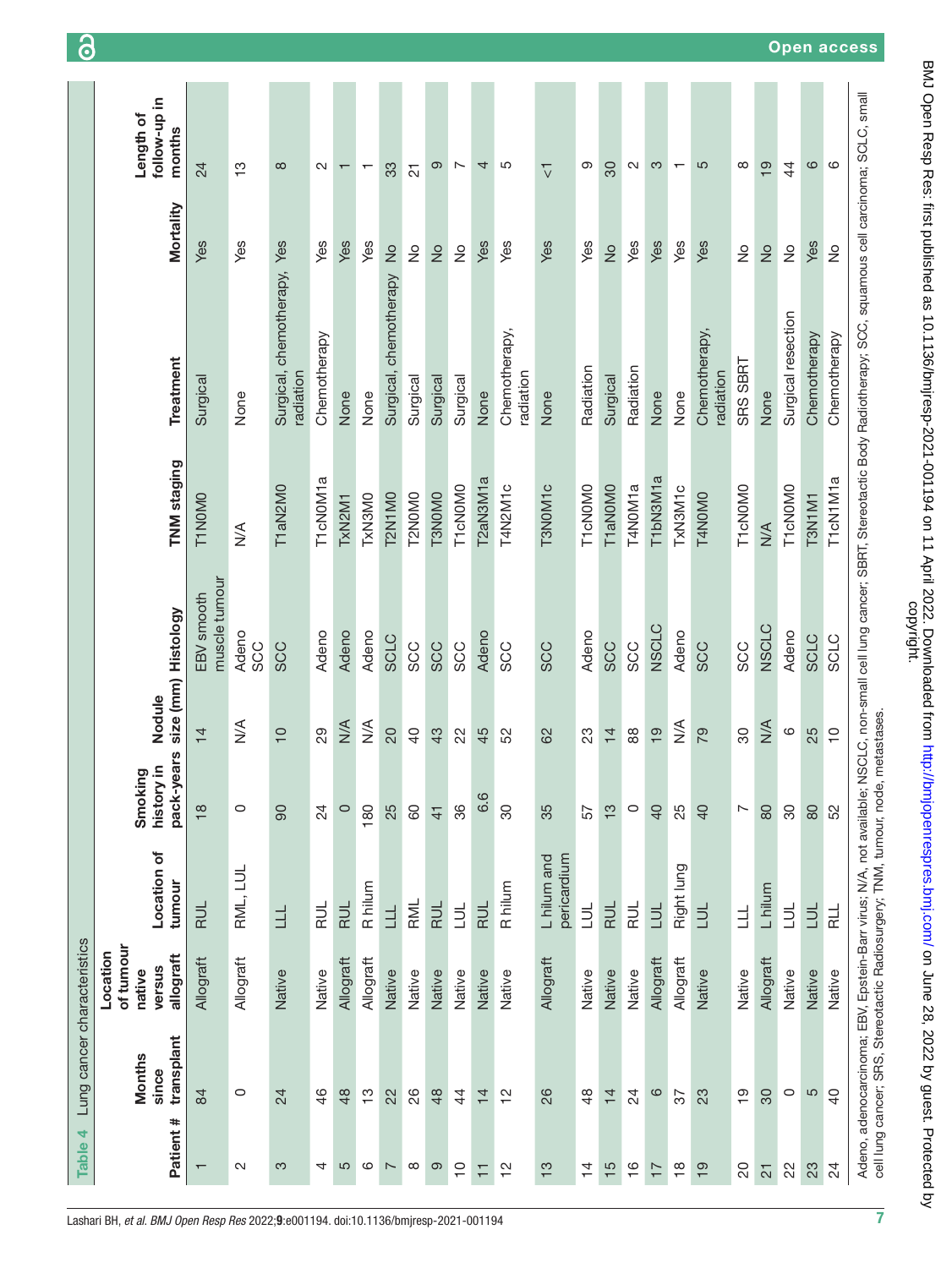

<span id="page-7-0"></span>Figure 4 Relative frequencies by pathology. Adeno, adenocarcinoma; NOS, not otherwise specified; NSCLC, non-small cell lung cancer; SCC, squamous cell carcinoma; SCLC, small cell lung cancer.

This obvolute distribution may be related to persistent inflammation. Myofibroblast activation proliferation, cellular stress, alterations of growth factors expression, oxidative injury and genetic factors are impli-cated as common denominators in both conditions.<sup>[30](#page-10-9)</sup> Genetic associations are involved in the pathogenesis of both IPF and LC, and some may be shared. There is increasing evidence for the importance of functional mutations of *SFTPA 1 and SFTPA2* surfactant protein genes that lead to endoplasmic reticulum stress in the development of adenocarcinoma as well as IPF. Telomere instability caused by impaired enzymatic activity from mutations of the telomerase reverse transcriptase mutation is similarly shared by both processes. In addition, mutations of *p53, p21, p16 and KRAS* genes are also implicated in both processes.<sup>[31](#page-10-10)</sup> It is important to note, however, the frequency of *KRAS* mutation is lower in IPF associated adenocarcinoma when compared with smokers, indicating perhaps more endogenous carcinogenesis in IPF related to lung inflammation.<sup>[32](#page-10-11)</sup> Ongoing research into specific synergism between anticancer and antifibrotic agents may lead to the evolution of therapies for IPF and a better understanding of LC development in IPF.

COPD is the second leading indication of LT and is the underlying diagnosis in  $21.4\%$  of all LTRs.<sup>[3](#page-9-1)</sup> Abundant epidemiological evidence links the presence of COPD to the development of LC and remains a risk for all SLRs with native lung COPD. The connection between COPD and LC appears to be a complex interaction of multiple factors. When considering COPD, differentiating airflow obstruction and emphysema may be helpful. Chronic airway inflammation and adaptation to chronic irritant exposure is the hallmark of airflow limitation. Repeated injury and repair with metaplastic changes are one explanation for the increased frequency of LC in these patients. However, emphysematous destruction of the lung parenchyma appears to confer an increased risk of LC when

compared with airflow obstruction. $33-37$  These findings suggest that the relationship between COPD and LC may be more profound than smoking alone. Emphysema is characterised by an imbalance of proteinases and inhibitors, an abundance of oxidative stress and an excessive infiltration of inflammatory cells leading to permanent airspace destruction. Chronic inflammation is also a common occurrence in LC. CD4<sup>+</sup>, CD8<sup>+</sup> and macrophage recruitment and infiltration are shared among both disorders.<sup>38</sup> Oxidative stress from tobacco smoke is abundantly linked to the pathogenesis of both COPD and LC. The xenobiotic metabolic pathway is known to metabolise many tobacco smoke constituents. Carbon monoxide, N-nitroso derivatives and polycyclic aromatic hydrocarbons are converted into carcinogens, generating oxygen free radicals as a by-product, leading to damaged cellular organelles and genetic material.<sup>3</sup>

SLRs with emphysema may be at an increased risk of LC when compared with those without. This can be attributed to the persistence of inflammation and maladaptive response in the remaining native lung.

Beyond underlying pathophysiology, there are other recipient and donor risk factors that could be associated with the development of LC in LTRs. The risk of LC in the general population increases with advancing age. The rate of LC in individuals aged 60 years or older is 284 per 100 000 individuals when compared with 32 per 100 000 in those aged  $<60$  years. Simply crossing the age of 60 years appears to increase the risk of LC drastically; the rate of LC between ages 55 and 59 years is 92 per 100 000, whereas this increases to 151 per 100 000 for individuals aged 60–64 years in the USA.<sup>[40](#page-10-15)</sup> Over the past two decades, the proportion of LTRs aged >60 years has continued to increase and now forms almost a quarter of all recipients.<sup>[3](#page-9-1)</sup> Similarly, the pool of donors has also increased over this period, and organs from older individuals are more frequently acceptable. According to the International Society for Heart and Lung Transplantation (ISHLT) registry, up to 5% of organs are derived from donors aged 60 years or above. Additionally, as post-transplant outcomes and survival improve, current data suggest that many middle-aged recipients will live into high-risk decades.<sup>[41](#page-10-16)</sup> The age of donors and recipients can thus increase the individual risk of LC in LTRs.

LTRs are uniquely exposed to long-term immunosuppression. Unlike other solid organ transplant patients, therapeutic targets for immunosuppression in lung transplants are usually higher, owing to the higher risk of rejection. Calcineurin inhibitors (CNI) form the backbone of immunosuppression therapy. In addition to inhibiting calcineurin, tacrolimus and ciclosporin enhance the production and secretion of transforming growth factor  $β1$  (TGF $β1$ ).<sup>42 43</sup> TGF $β1$  has been known to increase tumour invasiveness and spread through angiogenesis, extracellular matrix production and suppression of host antitumour immune response.<sup>[44](#page-10-18)</sup>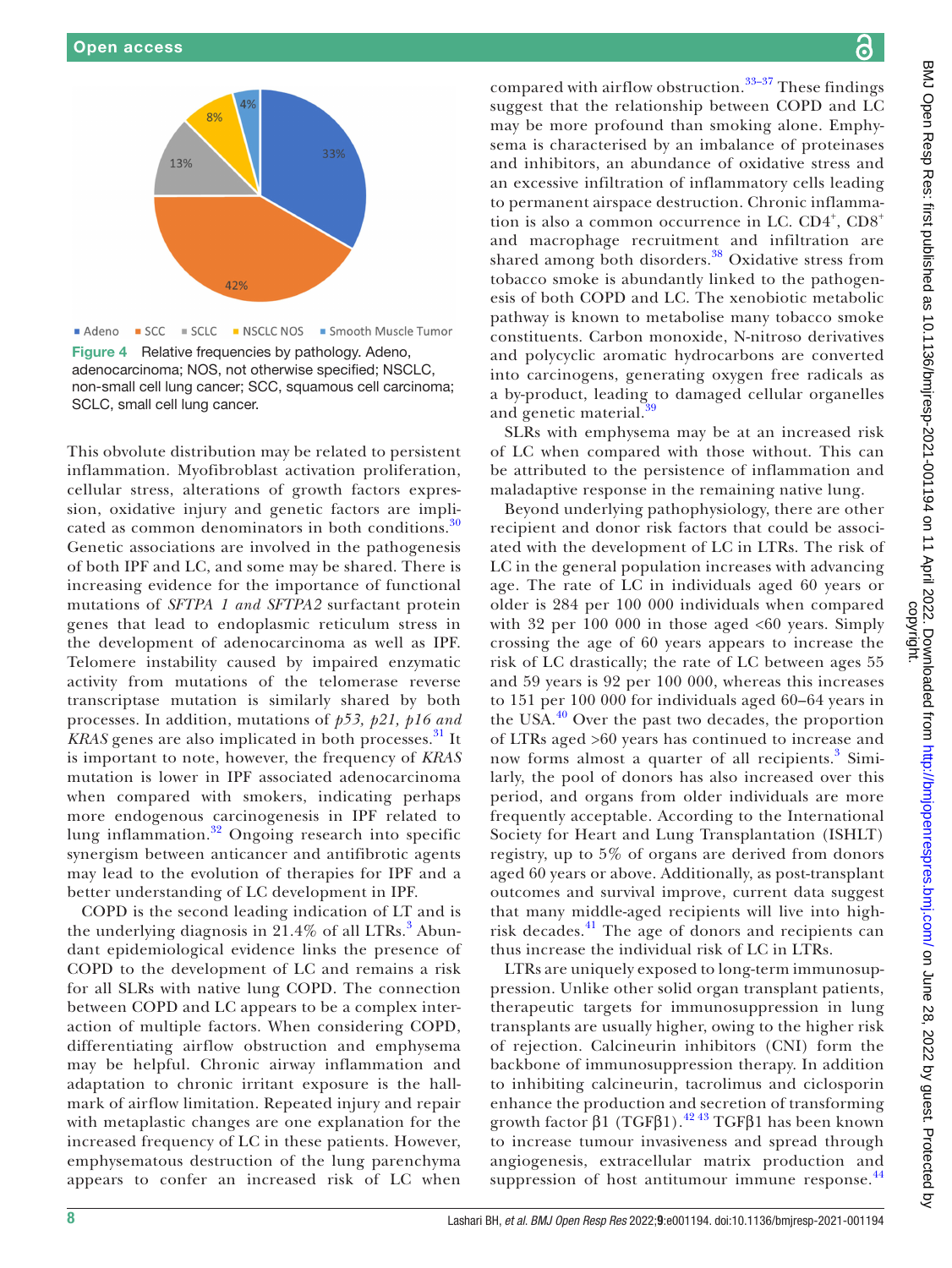<span id="page-8-0"></span>

| Table 5 Summary of available literature |                                                    |                                               |                                              |                                                                                                               |                                                                                   |
|-----------------------------------------|----------------------------------------------------|-----------------------------------------------|----------------------------------------------|---------------------------------------------------------------------------------------------------------------|-----------------------------------------------------------------------------------|
| <b>Study</b>                            | <b>Patients with lung</b><br>cancer/Total patients | <b>Patients with</b><br>native lung<br>cancer | <b>Patients with</b><br>donor lung<br>cancer | <b>Indication for</b><br>transplant                                                                           | <b>Documented</b><br>pathology                                                    |
| Choi et $al4$                           | 1/99                                               | $\mathbf{1}$                                  | N/A                                          | <b>IPF</b>                                                                                                    | <b>SCC</b>                                                                        |
| Spiekerkoetter et al <sup>5</sup>       | 1/219                                              | 1                                             | N/A                                          | N/A                                                                                                           | <b>SCC</b>                                                                        |
| de Perrot et al <sup>6</sup>            | 1/396                                              | $\mathbf{1}$                                  | N/A                                          | <b>COPD</b>                                                                                                   | <b>BAC</b>                                                                        |
| Stagner et al <sup>7</sup>              | 2/46                                               | 2                                             | N/A                                          | COPD                                                                                                          | $SCC \times 1$<br>Adeno ×1                                                        |
| Schulman et al <sup>8</sup>             | 2/82                                               | $\mathbf{1}$                                  | N/A                                          | $COPD \times 2$                                                                                               | $SCC \times 1$<br>Adeno ×1                                                        |
| Collins et $a^{\beta}$                  | 3/111                                              | N/A                                           | N/A                                          | COPD ×2<br>$IPF \times 1$                                                                                     | $SCC \times 1$<br>NSCLC NOS ×2                                                    |
| Roithmaier et al <sup>10</sup>          | 5/200                                              | $\overline{4}$                                | N/A                                          | $COPD \times 4$                                                                                               | NOS*                                                                              |
| Arcasoy et al <sup>11</sup>             | 6/251                                              | 6                                             | N/A                                          | $COPD \times 5$<br>$IPF \times 1$                                                                             | $SCC \times 2$<br>Adeno $\times$ 3<br>Poorly diff x1                              |
| Raviv et al <sup>12</sup>               | 7/290                                              | 6                                             | $\mathbf{1}$                                 | $COPD \times 2$<br>$IPF \times 4$<br>SSc ×1                                                                   | $SCC \times 3$<br>Adeno $\times$ 3<br>Poorly diff ×1                              |
| Dickson et al <sup>13</sup>             | 9/131                                              | 9                                             | N/A                                          | $COPD \times 8$<br>$IPF \times 1$                                                                             | $SCC \times 6$<br>Adeno $\times$ 2<br>Sarcoma ×1                                  |
| Espinosa et al <sup>14</sup>            | 9/340                                              | 8                                             | N/A                                          | $COPD \times 5$<br>$IPF \times 3$<br>$CF \times 1$                                                            | $SCC \times 3$<br>Adeno x3<br>$LCC \times 2$<br>SCLC ×1                           |
| Gonzalez et al <sup>15</sup>            | 11/258                                             | 11                                            | N/A                                          | COPD ×11                                                                                                      | N/A                                                                               |
| Minai et al <sup>16</sup>               | 12/286                                             | 11                                            | 1                                            | COPD ×11<br>$IPF \times 1$                                                                                    | $SCC \times 3$<br>Adeno x4<br>$LCC \times 3$<br>SCLC ×1                           |
| Belli et al <sup>17</sup>               | 13/335                                             | 6                                             | 1                                            | COPD ×7<br>$IPF \times 6$                                                                                     | $SCC \times 5$<br>Adeno ×4<br>Poorly diff x2<br>SCLC x1<br>Carcinoid ×1           |
| Yserbyt et al <sup>18</sup>             | 13/494                                             | 9                                             | $\overline{4}$                               | COPD ×8<br>$PF \times 4$<br>$GIP \times 1$                                                                    | $SCC \times 3$<br>Adeno x4<br>$LCC \times 3$<br>$SCLS \times 1$<br>$NOS \times 2$ |
| Ekström et al <sup>19</sup>             | 18/331                                             | 11                                            | $\overline{7}$                               | $COPD \times 18$                                                                                              | N/A                                                                               |
| Pérez-Callejo et al <sup>20</sup>       | 23/633                                             | 12                                            | 6                                            | $COPD \times 10$<br>$IPF \times 11$<br>Primary<br>pulmonary<br>Hemosiderosis<br>$\times$ 1<br>$NSIP \times 1$ | SCC ×7<br>Adeno $\times$ 13<br>$LCC \times 1$<br>SCLC ×1<br>Poorly diff x1        |
| Collins et $a^{9}$                      | 24/2168                                            | 24                                            | N/A                                          | $COPD \times 18$<br>$IPF \times 3$                                                                            | $SCC \times 8$<br>Adeno ×4<br>Poorly diff x1<br>Anaplastic x1<br>$BAC \times 10$  |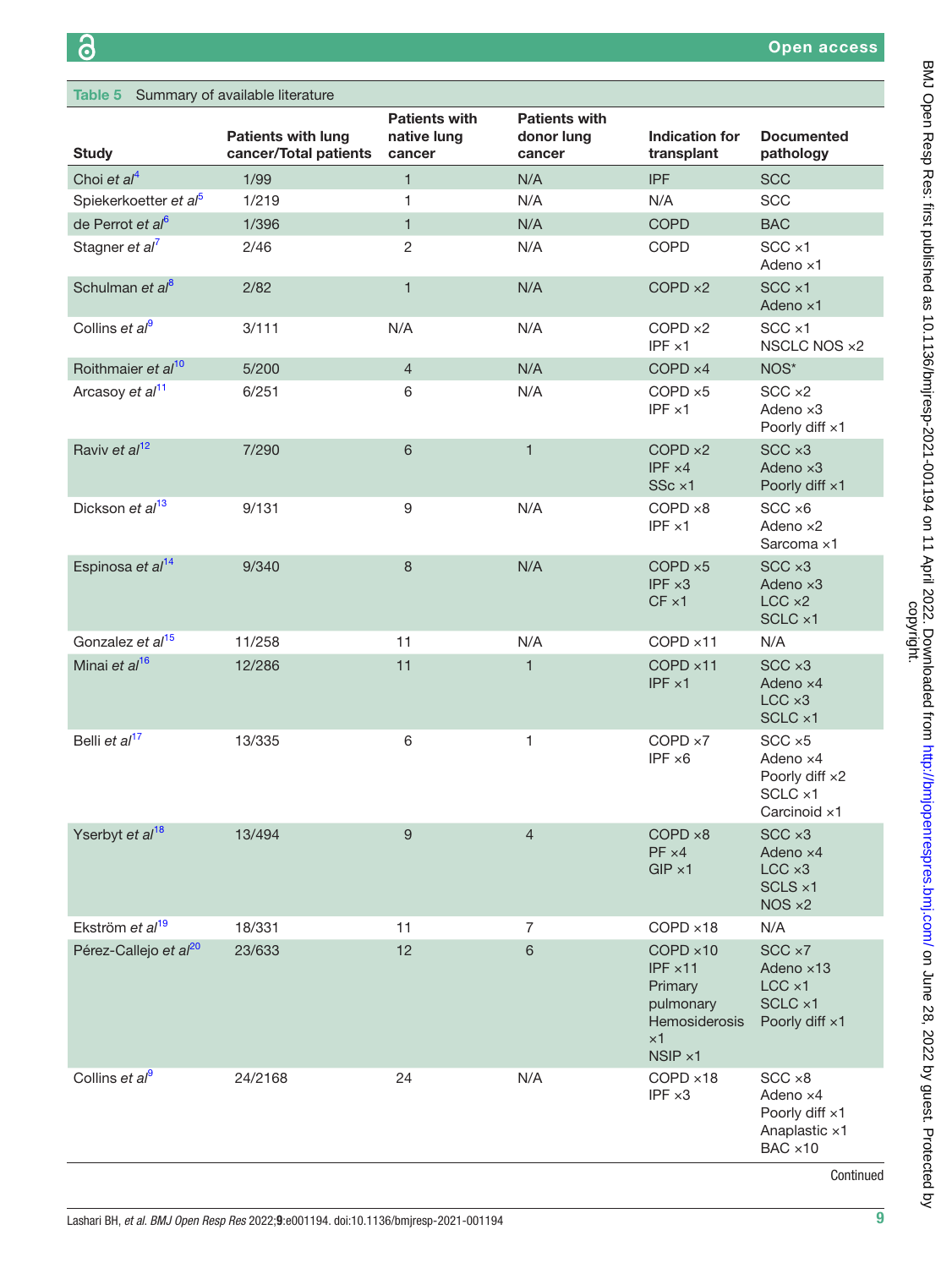| <b>Study</b> | <b>Patients with lung</b><br>cancer/Total patients | <b>Patients with</b><br>native lung<br>cancer | <b>Patients with</b><br>donor lung<br>cancer | Indication for<br>transplant                               | <b>Documented</b><br>pathology                                           |
|--------------|----------------------------------------------------|-----------------------------------------------|----------------------------------------------|------------------------------------------------------------|--------------------------------------------------------------------------|
| This study   | 24/905                                             | 17                                            |                                              | $COPD \times 8$<br>$IPF \times 11$<br>CPFE $\times$ 5      | $SCC \times 10$<br>Adeno $\times$ 8<br>Other NSCLC x2<br>$SCLC \times 3$ |
| Total        | 184/7575                                           | 140                                           | 27                                           | $COPD \times 121$<br>IPF $\times$ 43<br>Others $\times 20$ | $SCC \times 47$<br>Adeno $\times$ 50<br>Other NSCLC x36<br>SCLC ×8       |

Adeno, adenocarcinoma; BAC, Bronchoalveolar Carcinoma; COPD, chronic obstructive pulmonary disease; CPFE, chronic pulmonary fibrosis with emphysema; diff, differentiated; GIP, giant cell interstitial pneumonia; IPF, idiopathic pulmonary fibrosis; N/A, not available; NOS, not otherwise specified; NSIP, Non-specific Intersitial Pneumonia; PF, Pulmonary Fibrosis; SCC, squamous cell cancer; SCLC, small cell lung cancer; SSc, systemic sclerosis.

Suppression of the antitumour immune system is augmented by the inherent effects of CNI.

Immunosuppression also exposes the patient to infections with oncogenic viruses, which have been linked to bronchogenic carcinomas in mammalian models. Examples include Jaagsiekte sheep retrovirus causing pulmonary adenocarcinoma in sheep and Simian virus 40-related DNA sequences isolates in NSCLC.[45](#page-10-23) An association between oncogenic viruses and LC in humans is much less clear, and further work is required in this field.

# **CONCLUSION**

LTRs represent a particularly vulnerable population in terms of LC development. The combination of underlying risk factors, exposures, immunosuppression and age all factor into an increased risk of LC development. The lack of data on the underlying mechanisms of development, and consensus screening and treatment guidelines add to the complexity of this clinical problem. The development of consensus statements and further study on this subject are required to inform clinical decision-making.

Contributors BHL is the guarantor for this work and accepts full responsibility for the work and the conduct of the study. BHL contributed to the generation of the clinical question, design of the study, data review, statistical analysis, and manuscript writing. RJV contributed to the design of the study, data review and manuscript writing. DCF-S contributed to the literature review and manuscript writing. TS contributed to the data review, literature review and manuscript writing. GJC provided supervision for the entire project, was directly involved with the review of data, literature and provided oversight of the manuscript.

Funding The authors have not declared a specific grant for this research from any funding agency in the public, commercial or not-for-profit sectors.

Competing interests None declared.

Patient and public involvement Patients and/or the public were not involved in the design, or conduct, or reporting, or dissemination plans of this research.

Patient consent for publication Not applicable.

Provenance and peer review Not commissioned; externally peer reviewed.

Data availability statement No data are available.

Open access This is an open access article distributed in accordance with the Creative Commons Attribution Non Commercial (CC BY-NC 4.0) license, which

permits others to distribute, remix, adapt, build upon this work non-commercially, and license their derivative works on different terms, provided the original work is properly cited, appropriate credit is given, any changes made indicated, and the use is non-commercial. See:<http://creativecommons.org/licenses/by-nc/4.0/>.

#### ORCID iD

Bilal Haider Lashari <http://orcid.org/0000-0001-8257-7740>

### **REFERENCES**

- <span id="page-9-0"></span>1 de Koning HJ, van der Aalst CM, de Jong PA, *et al*. Reduced lungcancer mortality with volume CT screening in a randomized trial. *[N](http://dx.doi.org/10.1056/NEJMoa1911793)  [Engl J Med](http://dx.doi.org/10.1056/NEJMoa1911793)* 2020;382:503–13.
- 2 U.S. Cancer Statistics Working Group. U.S. cancer statistics data visualizations tool, based on 2020 submission data (1999-2018): U.S. department of health and human services, centers for disease control and prevention and National cancer Institute, 2021. Available: <www.cdc.gov/cancer/dataviz> [Accessed 19 Sep 2021].
- <span id="page-9-1"></span>3 Christie JD, Edwards LB, Kucheryavaya AY, *et al*. The Registry of the International Society for Heart and Lung Transplantation: twentyseventh official adult lung and heart-lung transplant report--2010. *[J](http://dx.doi.org/10.1016/j.healun.2010.08.004)  [Heart Lung Transplant](http://dx.doi.org/10.1016/j.healun.2010.08.004)* 2010;29:1104–18.
- <span id="page-9-2"></span>4 Choi IH, Song DH, Han KM, *et al*. Incidence of pulmonary nonepithelial tumors: 18 years' experience at a single Institute. *[Pathol](http://dx.doi.org/10.1016/j.prp.2013.12.002)  [Res Pract](http://dx.doi.org/10.1016/j.prp.2013.12.002)* 2014;210:210–6.
- <span id="page-9-6"></span>5 Spiekerkoetter E, Krug N, Hoeper M, *et al*. Prevalence of malignancies after lung transplantation. *[Transplant Proc](http://dx.doi.org/10.1016/s0041-1345(98)00343-1)* 1998;30:1523–4.
- <span id="page-9-7"></span>6 de Perrot M, Fischer S, Waddell TK, *et al*. Management of lung transplant recipients with bronchogenic carcinoma in the native lung. *[J Heart Lung Transplant](http://dx.doi.org/10.1016/s1053-2498(02)00446-1)* 2003;22:87–9.
- <span id="page-9-8"></span>7 Stagner LD, Allenspach LL, Hogan KK, *et al*. Bronchogenic carcinoma in lung transplant recipients. *[J Heart Lung Transplant](http://dx.doi.org/10.1016/s1053-2498(01)00271-6)* 2001;20:908–11.
- <span id="page-9-9"></span>8 Schulman LL, Htun T, Staniloae C, *et al*. Pulmonary nodules and masses after lung and heart-lung transplantation. *[J Thorac Imaging](http://dx.doi.org/10.1097/00005382-200007000-00004)* 2000;15:173–9.
- <span id="page-9-3"></span>9 Collins J, Kazerooni EA, Lacomis J, *et al*. Bronchogenic carcinoma after lung transplantation: frequency, clinical characteristics, and imaging findings. *[Radiology](http://dx.doi.org/10.1148/radiol.2241011189)* 2002;224:131–8.
- <span id="page-9-10"></span>10 Roithmaier S, Haydon AM, Loi S, *et al*. Incidence of malignancies in heart and/or lung transplant recipients: a single-institution experience. *[J Heart Lung Transplant](http://dx.doi.org/10.1016/j.healun.2007.05.019)* 2007;26:845–9.
- <span id="page-9-4"></span>11 Arcasoy SM, Hersh C, Christie JD, *et al*. Bronchogenic carcinoma complicating lung transplantation. *[J Heart Lung Transplant](http://dx.doi.org/10.1016/s1053-2498(01)00301-1)* 2001;20:1044–53.
- <span id="page-9-11"></span>12 Raviv Y, Shitrit D, Amital A, *et al*. Lung cancer in lung transplant recipients: experience of a tertiary hospital and literature review. *[Lung Cancer](http://dx.doi.org/10.1016/j.lungcan.2011.02.012)* 2011;74:280–3.
- <span id="page-9-5"></span>13 Dickson RP, Davis RD, Rea JB, *et al*. High frequency of bronchogenic carcinoma after single-lung transplantation. *[J Heart](http://dx.doi.org/10.1016/j.healun.2006.09.009)  [Lung Transplant](http://dx.doi.org/10.1016/j.healun.2006.09.009)* 2006;25:1297–301.
- <span id="page-9-12"></span>14 Espinosa D, Baamonde C, Illana J, *et al*. Lung cancer in patients with lung transplants. *[Transplant Proc](http://dx.doi.org/10.1016/j.transproceed.2012.07.067)* 2012;44:2118–9.